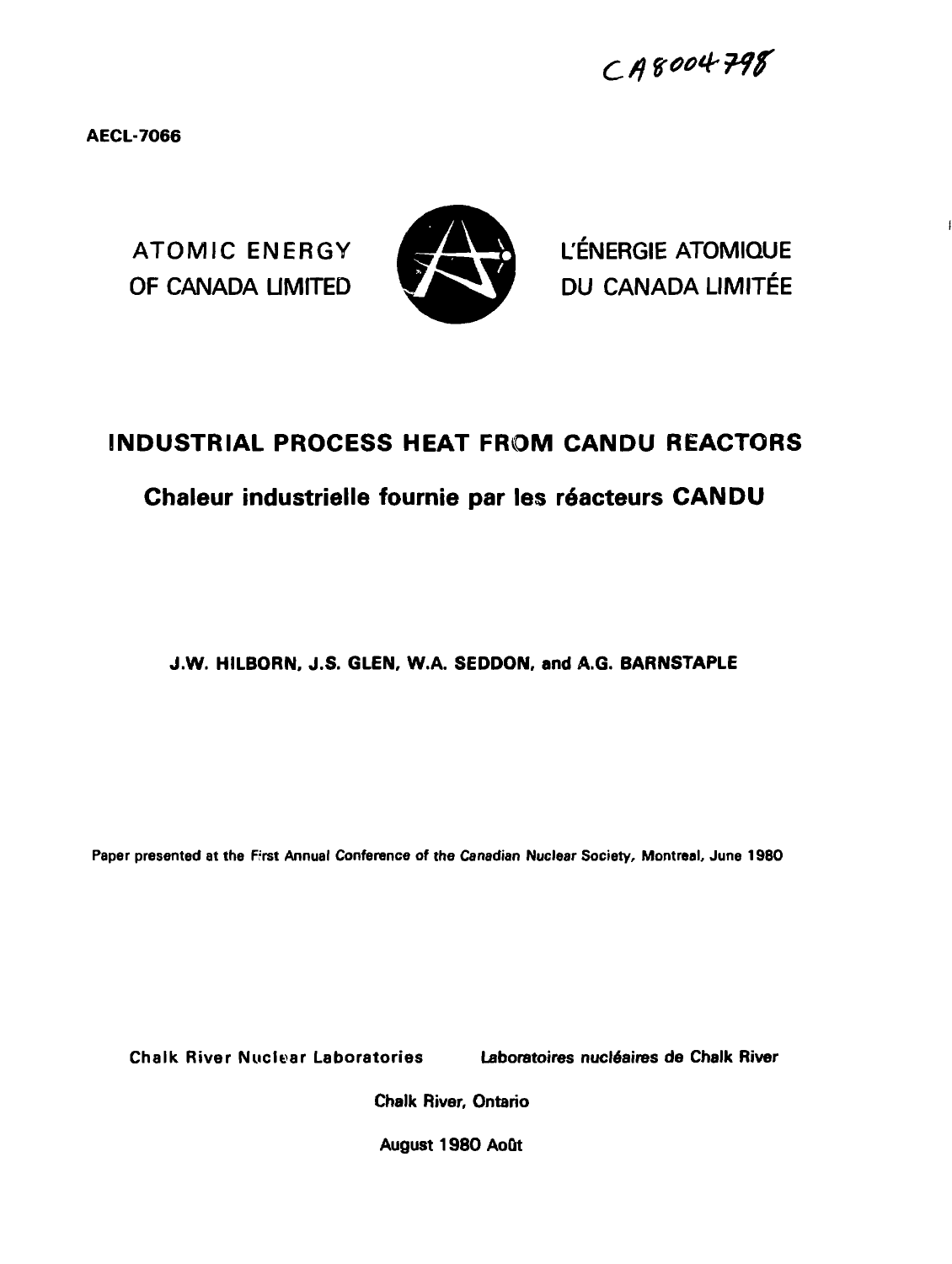## ATOMIC ENERGY OF CANADA LIMITED

INDUSTRIAL PROCESS HEAT FROM CANDU REACTORS

by

J.W. HILBORN, J.S. GLEN, W.A. SEDDON, and A.G. BARNSTAPLE\*

Presented at the First Annual Conference of the Canadian Nuclear Society Montreal, June 1980

 $\sim 10^{11}$  km  $^{-1}$ 

Chalk River Nuclear Laboratories Chalk River, Ontario, KOJ 1JO 1980 August

\* Ontario Hydro AECL-7066

 $\ddot{\phantom{a}}$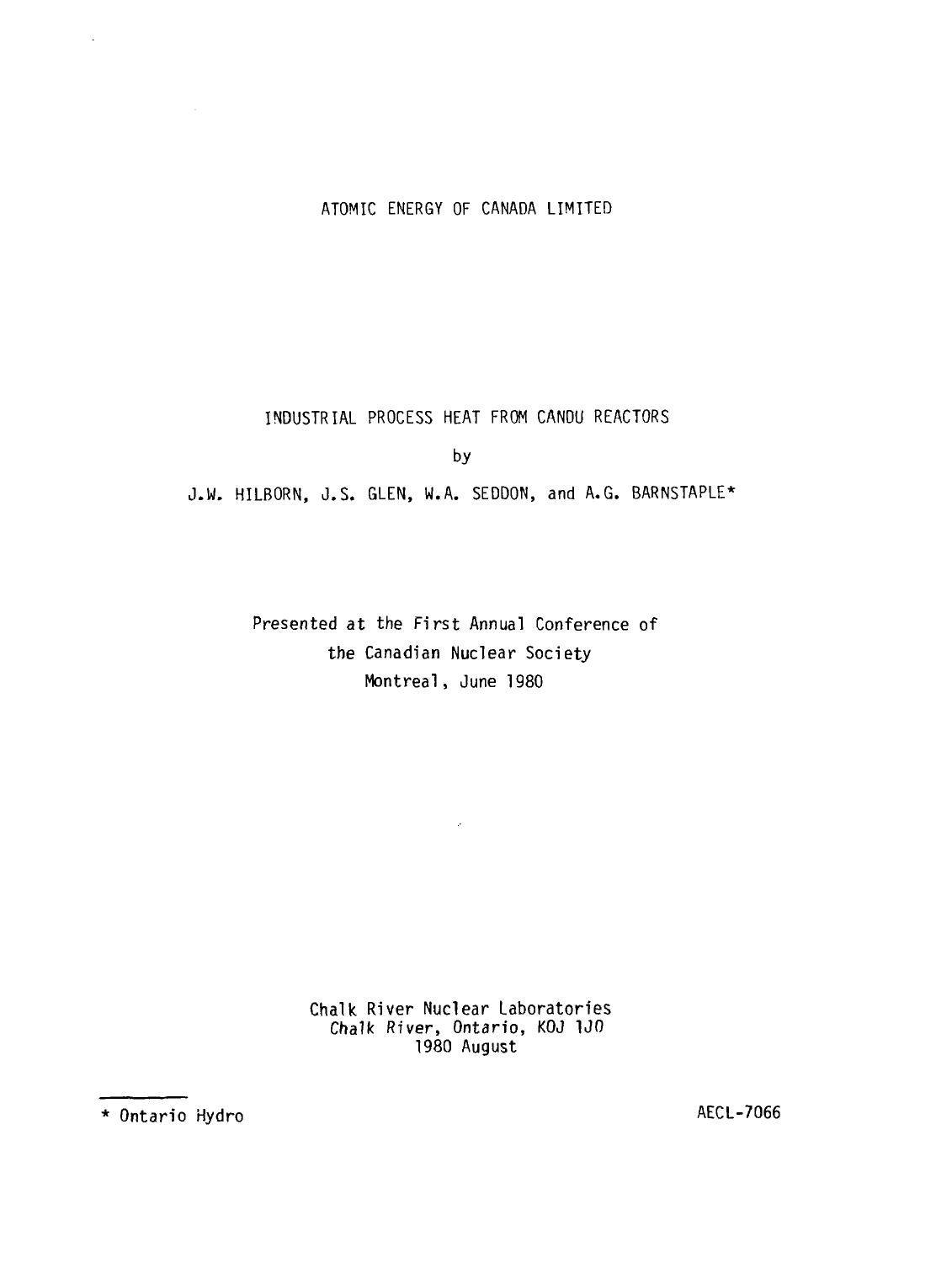#### L'ÉNERGIE ATOMIQUE DU CANADA, LIMITÉE

#### Chaleur industrielle fournie par les réacteurs CANDU

par

J.W. Hilborn, J.S. Glen, W.A. Seddon et A.G. Barnstaple\*

## RÉSUMÉ

On a démontré à grande échelle que les réacteurs CANDU peuvent fournir de la vapeur industrielle aussi bien que de l'électricité et, ce, fiablement et économiquement. Les avantages de cette co-production sont à l'origine du concept d'un parc industriel adjacent au Complexe êlectronuclëaire de Bruce en Ontario. Pour des besoins en vapeur se situant entre 300 000 et 500 000 lb/h (38-63 kg/s) à un facteur de charge annuel s'élevant à 80%, le coût estimatif de la vapeur d'origine nucléaire â la sortie du Complexe de Bruce atteint \$3.21/MBtu (\$3.04/GJ). La vapeur d'origine nucléaire est au moins 30% moins cher que la vapeur provenant de la combustion du mazout sur le même site. L'application la plus prometteuse â court terme de la chaleur nucléaire se trouvera probablement dans l'industrie chimique dévoreuse d'énergie. L'énergie nucléaire peut remplacer le charbon et le pétrole importé dans les provinces de l'Est si son prix reste compétitif mais le charbon et le gaz peu coûteux que l'on trouve dans les provinces de l'Ouest peuvent Inciter les industries dévoreuses d'énergie à s'établir près de ces sources énergétiques. Il est possible qu'à long terme on ait recours â la chaleur nucléaire pour extraire le pétrole des sables bitumineux de l'Alberta.

> Laboratoires nucléaire de Chalk River Chalk River, Ontario, KOJ 1J0

> > Août 1980

AECL-7066

÷

\* Ontario Hydro i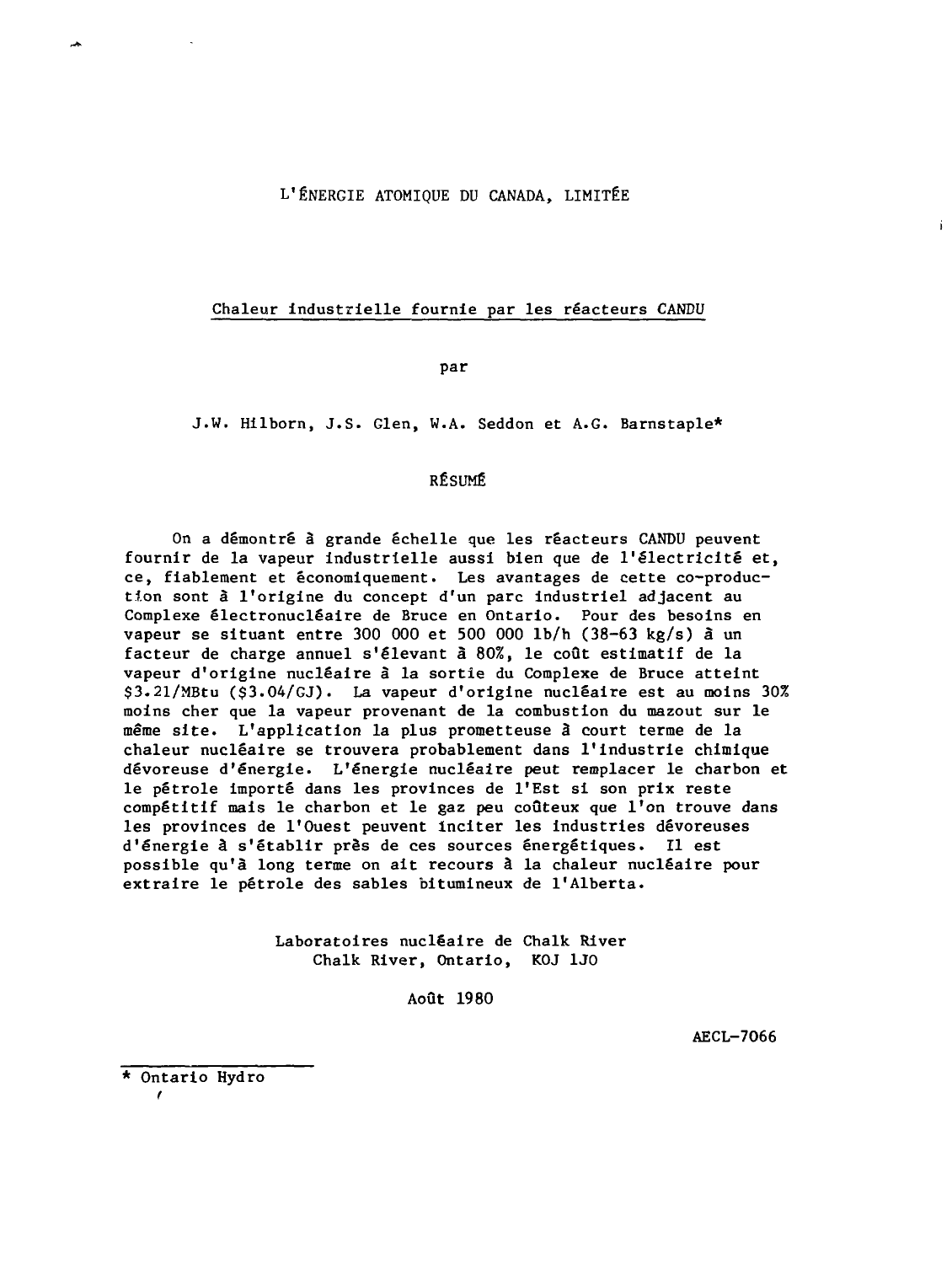#### INDUSTRIAL PROCESS HEAT FROM CANDU REACTORS

J.W. HILBORN, J.S. GLEN, W.A. SEDDON, and A.G. BARNSTAPLE\*

Chalk River Nuclear Laboratories, Atomic Rnergy of Canada Limited Chalk River, KOJ 1JO

> •Power Equipment and Energy Studies Department Ontario Hydro, Toronto, Ontario, M5G 1X6

#### ABSTRACT

It has been demonstrated on a large scale that CANDU reactors can produce industrial process steam as well as electricity, reliably and economically. The advantages of cogeneration have led to the concept of an Industrial Energy Park adjacent to the Bruce Nuclear Power Development in the province of Ontario. For steam demands between 300,000 and 500,000 lb/h (38-63 kg/s) and an annual load factor of 80X, the estimated cost of nuclear steam at the Bruce site boundary is \$3.21/MBtu (\$3.04/GJ), which is at least 30% cheaper than oil-fired steam at the same site. The most promising near term application of nuclear heat is likely to be found within the energy-intensive chemical industry. Nuclear energy can substitute for imported oil and coal in the eastern provinces if the price remains competitive, but low cost coal and gas in the western provinces may induce energy-intensive industries to locate near those sources of energy. In the long term it may be feasible to use nuclear heat for the mining and extraction of oil from the Alberta tar sands.

#### NUCLEAR HEAT FOR INDUSTRV

To date nuclear power throughout the world has been used almost exclusively for the generation of electricity. There are two significant exceptions: in Switzerland the 970 MWe Gbsgen pressurized water reactor is supplying 100,000 lb/h (12.6 kg/s) of process steam to a cardboard factory [1]; in Ontario at the Bruce Nuclear Power Development operated by Ontario Hydro, five CANDU reactors are

providing up to 5.4 x  $10^6$  lb/h (680 kg/s) of steam for heavy water production  $\lfloor 2 \rfloor$ .

When completed, the Rruce Nuclear Power Development, built by Ontario Hydro, will be one of the world's largest nuclear enerqy centres. Maximum energy production from the Douglas Point reactor and the four Bruce A reactors totals 10,000 MW thermal or 3200 MW electrical. Figure 1 is a simplified block diagram showing how high pressure steam  $(4.2 \text{ MPa}, 254\text{°C})$  is diverted from the turbines to two steam transformer stations which produce medium pressure steam (1.24 MPa, 193"C) for the two heavy water plants. One of the steam



FIGURE 1: STEAM TRANSPORT SYSTEM AT THE BRUCE NUCLEAR POWER DEVELOPMENT

**transformer stations receives steam from Douglas Point or the oil-fired plant, while the other takes steam from any one or any combination of the four Bruce A reactors. At maximum production one heavy water plant requires a steam flow of 2.7 x 10<sup>6</sup> lb/h (340 kg/s). The corresponding reactor power diverted from electricity production is about 1/3 of the heat output of one Bruce reactor.**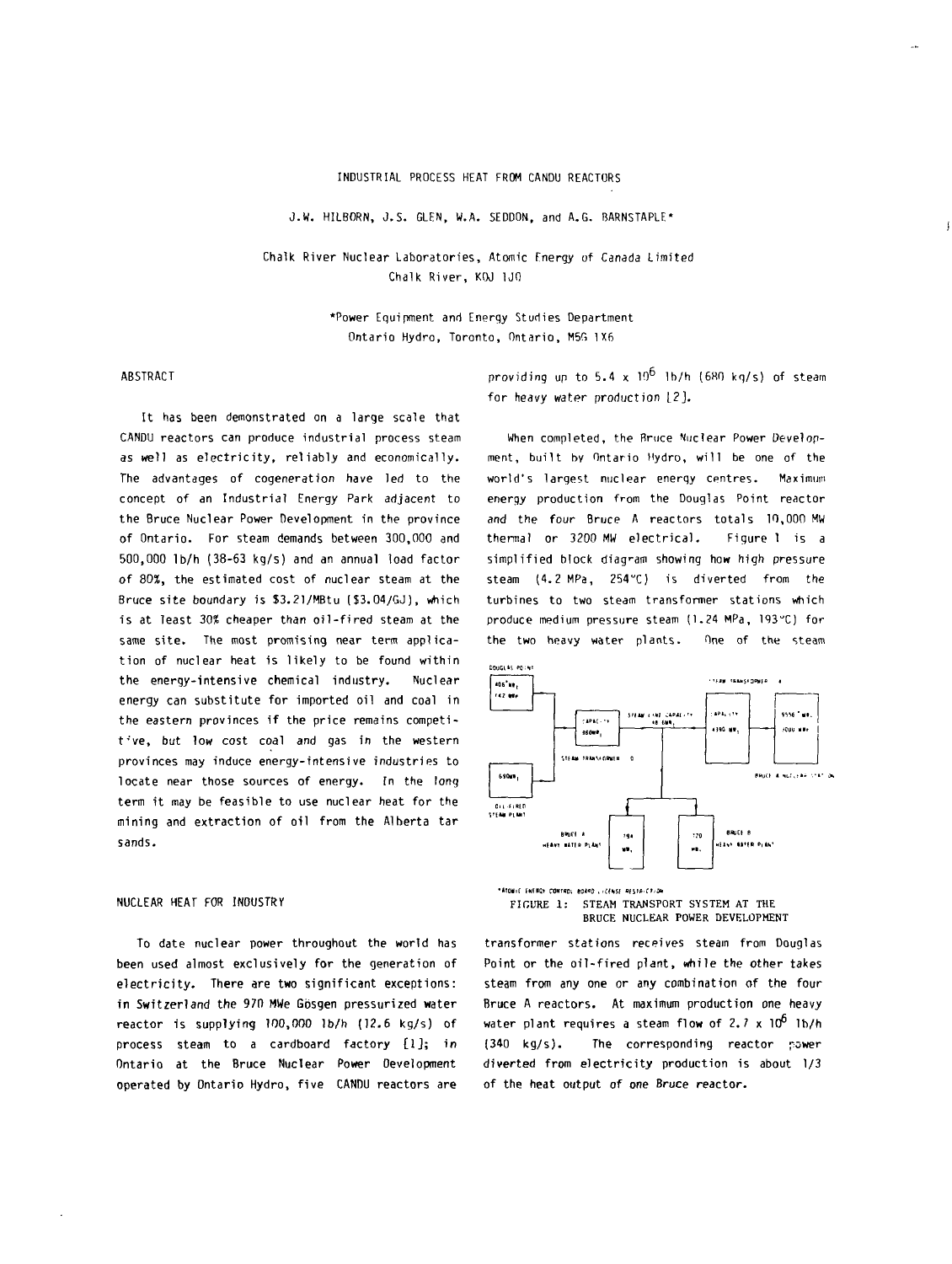**Insulated pipelines up to 1.7 m in diameter Ci'Ty medium pressure steam from the steam transformer stations to the heavy water plants. The total length of pipeline from the two transformer stations is 3.4 km. Assuming maximum production of heavy water the reserve capacity of the existing steam supply system is approximately 10 x 1Q<sup>6</sup> lb/h (1260 kg/s) or 3500 MW thermal; and more than 20% of that capacity can be supplied with a reliability of 99%. No other nuclear plant can match the existing capability of the Bruce plant** for the dual production of process ste*im* and **electrical power.**

#### **ENERGY PARK CONCEPT**

**There are two basic reasons for using heat directly instead of converting it to electricity: lower cost and conservation of fuel. When electricity is generated in steam-driven turbines, approximately 1/3 of the original heat can be converted to electricity, so that only 1/3 of the fuel, whether it be uranium, oil or coal, is actually being used by the consumer of electricity. If the consumer needs heat only, obviously it should be 3 times more efficient to use the heat directly from the source and not indirectly in the form of electricity. But it is not that simple; the distribution of heat is costly. If consumers are widely dispersed, the factor of 3 advantage in fuel efficiency is not enough to balance the cost of providing insulated pipe lines to carry steam or hot water from a central heating plant. To be practical and economic, nuclear heating from CANDU reactors must be on a large scale and the consumers must be reasonably close to the reactors. Hence the concept of an Industrial Energy Park adjacent to the Bruce Nuclear Power Development L3J. If a steam pipeline is built to serve one or two large industrial plants, then it may be feasible to provide low cost steam to smaller industries through branch pipelines. A survey of 100 industrial steam users is currently being conducted by Atomic Energy of Canada Limited. Agencies contributing to the Energy Park concept are the Bruce County Economic**

**Development Committee, the Ontario Energy Corporation, the Ontario Ministry of Industry and Tourism, Ontario Hydro, and Atomic Energy of Canada Limited.**

 $\mathbf{f}$ 

#### **COGENERATION**

**The term "cogeneration" is commonly used to describe the dual production of heat and electricity from a single energy source. The two products can be supplied in a fixed ratio, or the ratio can be varied according to demand. In general the most efficient arrangement is the production of electricity by a back pressure turbine operating at a selected outlet temperature, such that the outlet steam from the turbine can be used for industrial processes or space heating. To achieve peak efficiency from cogeneration all of the energy and all of the capital equipment should be fully utilized. In practice there is always some energy wasted.**

**At the Bruce complex, all of the reactor steam can be used for electricity production, or any fraction of that steam up to 15% of the maximum total output can be diverted to the heavy water plants. This arrangement offers great flexibility in supplying a variable heat and electricity demand, but it is not the most economic because the capital equipment is never fully utilized. However the direct use of nuclear steam is energy efficient to the extent that the 2/3 heat loss from electricity production is avoided. Over the long term this energy efficiency could be an important factor in conserving uranium suppplies and maintaining the cost competitiveness of nuclear steam.**

#### **COST OF NUCLEAR STEAM**

 $\ddot{\textbf{c}}$ 

 $\omega_{\rm{eff}}$ 

**Recent Ontario Hydro estimates assume that steam supplied to outside customers from the Bruce Nuclear Power Development will result in curtailed electrical production. This curtailing steam is costed on the basis of a system average replacement**

بسباب

 $\overline{c}$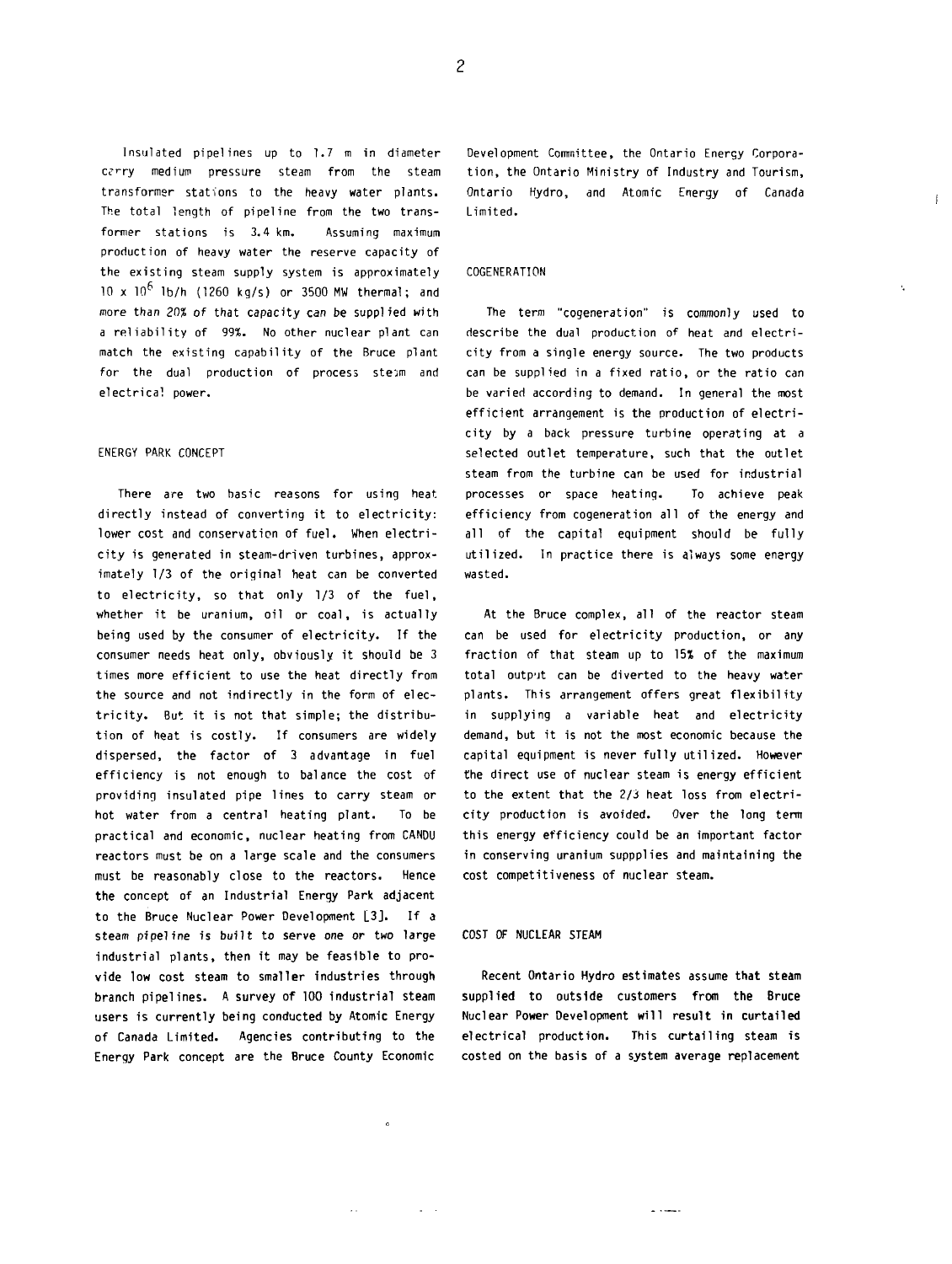value of an equivalent amount of steam generated elsewhere by nuclear and coal-fired stations. Because of the higher overall costs associated with coal-fired stations, the system average steam cost is substantially higher than the cost of nuclear steam alone. For example, in 1979 coal-fired steam averaged about \$3.19/MBtu whereas high pressure nuclear steam averaged \$1.17/MBtu. The combined system average was \$2. )3/MBtu.

Preliminary cost estimates for medium pressure steam delivered to the Bruce site boundary  $(\sim 3 \text{ km})$ are shown in Table 1.

TABLE 1: ESTIMATED COSTS OF MEDIUM PRESSURE STEAM\* DELIVERED TO BRUCE SITE BOUNDARY (1980) S/MBtu **System average (nuclear and coal) replace- 2.12 ment cost of curtailed electrical production**

**Proportional capital, operating, maintenance 0.43 and amortization of the Bruce steam supply system (i.e. steam transformers, condensate plant and pipelines)**

**Capital cost of duplicate steam pipelines to 0.57 site boundary**

**Expansion of water treatment plant** 0.06

**Corporate overheads**

Total \$3.21 •Demand 300,000-500,000 lb/h (38-63 kg/s); annual load factor 80%.

0.03

**For conparison, oil-fired steam at the Bruce site cost about 54.80/MBtu in 1979, with crude oil at \$15/barrel. Figure 2 shows the increase in Bruce nuclear steam costs with decreased demand and load factor.**

**Annual escalation in the cost of nuclear process steam at the Bruce site is projected to be 4.7t, which is less than half of the present inflation rate of 70\* per year. If that ratio persisted for 20 years the cost of nuclear steam in 1980 dollars** would decrease by factor of 2.7 to \$1.20/MBtu. Hence escalation of fossil fuel prices is probably the most important factor determining the future competitive position of nuclear steam at the Bruce site.



### SELECTING SUITABLE INDUSTRIES

The smallest CANDU reactor currently being built (600 HWe, 2000 MWt) produces far more steam than is required by any single industrial plant. In fact the industrial steam demand for all of Ontario is equivalent to the total steam production of four Bruce reactors. Hence the main object of the present study is to identify energy-intensive industries which might find it advantageous to locate **new** plants **near** existing CANDU reactors. Such plants **could** use **a** small **fraction of the reactor steam as the Bruce heavy water plants do.**

**The six industrial groups listed in Table 2 account for 90% of the energy consumed by Canadian industry; and the tabulated ratios of energy cost to value-added are a measure of the economic importance of energy in various manufacturing and refining processes [4]. In broad terms value is**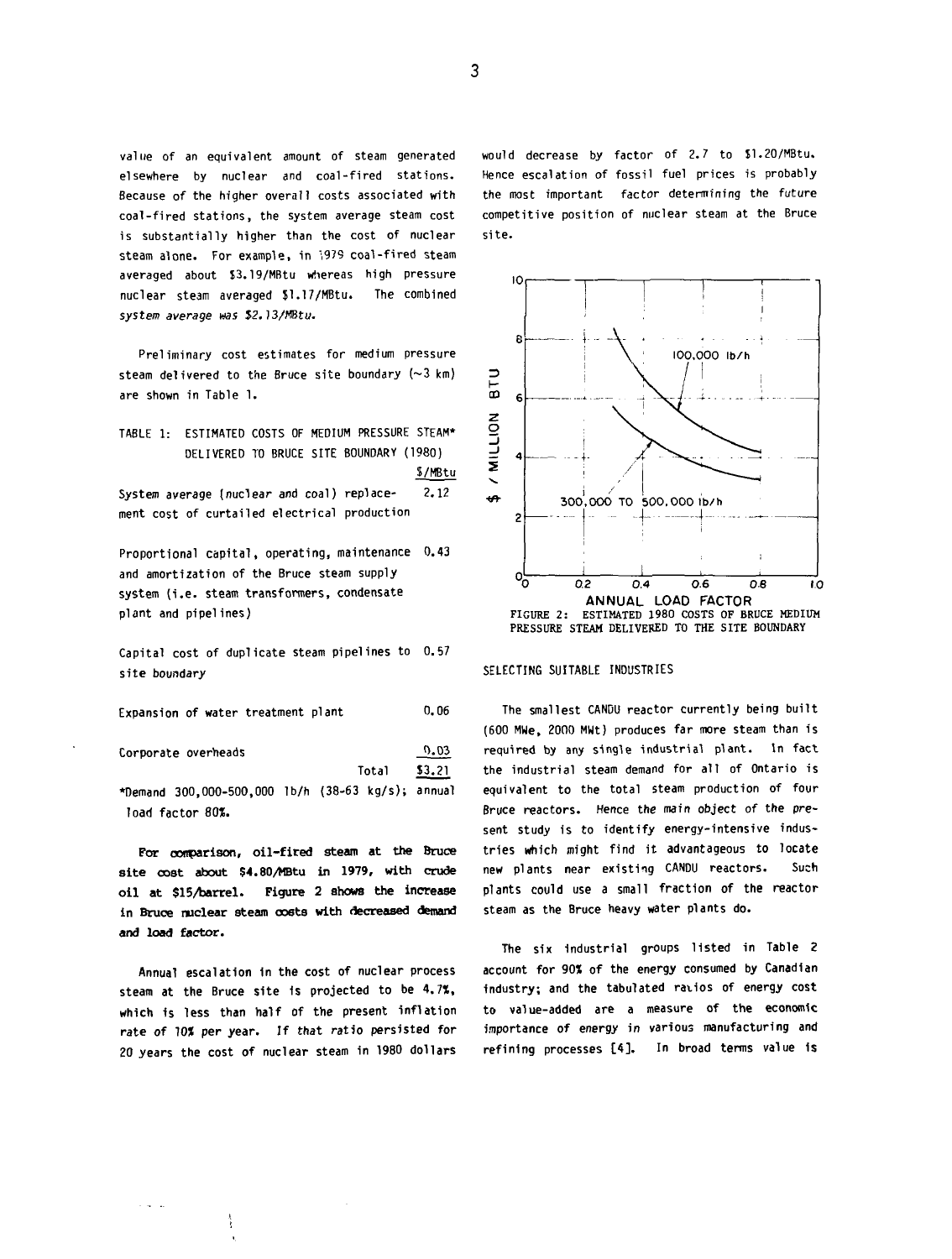**added by the manufacturing effort expended in converting raw materials and energy to finished goods.**

### **TABLE 2: ECONOMIC IMPORTANCE OF ENERGY IN SELECTED CANADIAN INDUSTRIES (1977)**

|                                 | Ratio of        |
|---------------------------------|-----------------|
|                                 | Energy Cost to  |
| Industrial Group                | Value-Added (%) |
| Pulp and Paper                  | 17.4            |
| Primary Metals                  | 12.8            |
| Petroleum and Coal Products     | 6.9             |
| Chemicals and Chemical Products | 13.6            |
| Non-metallic Mineral Products   | 15.4            |
| Food and Beverage               | 4.4             |

**The Pulp and Paper industry is the largest energy user {27%) and most of the energy is at temperatures below 300°C. It is noteworthy that the first industrial use of nuclear steam in Europe is for cardboard production. In Canada, proximity to raw materials is a major factor in siting new plants, and in the near term it is unlikely that it will be economic to locate pulp and paper mills near existing CANDU generating stations.**

**Only 15% of the energy used in the Primary Metals industry is compatible with CANDU steam temperatures and there appears to be little scope for substitution. However, special electricity rates for industries located close to a nuclear generating station would be of great significance.**

**The Petroleum and Coal Products group is largely dominated by refineries. About 40% of the energy requirements are at low temperature but the ratio of energy cost to value-added is only 6.9%. Most of the energy used is produced by the refineries themselves, but how much is from true waste is not known at tnis time.**

**The Chemicals and Chemical Products group consumes 9% of industrial energy, using significant quantities of oil, gas and electricity. The ratio of energy cost to value-added is. 13.6%, which is twice that of the Petroleum and Coal Products** **group. Within the Chemical Industry the Industrial Chemicals group is the most energy-intensive, with a 34% ratio of energy cost to value-added.**

**The Non-Metallic Mineral Products group is similar to the Primary Metals group in that only 15% of the consumed energy is at a low enough temperature to be supplied by CANDU reactors; hence there is little incentive to locate near a nuclear generating station.**

**The Food and Beverage industry is the least energy intensive of the six selected groups, consuming only 5% of the total energy used by Canadian industry. The ratio of energy cost to value-added (4.4%) is also the least of the six.**

**[t is concluded from this brief review of the major energy consuming industries in Canada that manufacturers of Industrial Chemicals should have the greatest incentive to use nuclear steam on a large scale.**

#### **SUBSTITUTION FOR OIL AND COAL**

During the first six months of 1979, net imports **of crude and refined oil averaged about 200,000 barrels per day. Canadian industry consumes about 250,000 barrels per day, 27% of which is attributed to Pulp and Paper and 7% to Chemicals [5]. For comparison, nuclear steam supplied to the Bruce Heavy Water Plants is equivalent to 20,000 barrels of oil per day or 10% of net imports. Although there is considerable potential for saving oil by nuclear heating, it is too early to predict how soon that potential will be realized. In the near term, the single most important factor is the price of delivered nuclear steam. Apart from conventional cogeneration the competition is western coal and gas, and energy-intensive industries can choose to locate near those sources of energy if there is an economic advantage in doing so.**

**A potential long term application of nuclear heating is the mining and extraction of oil from**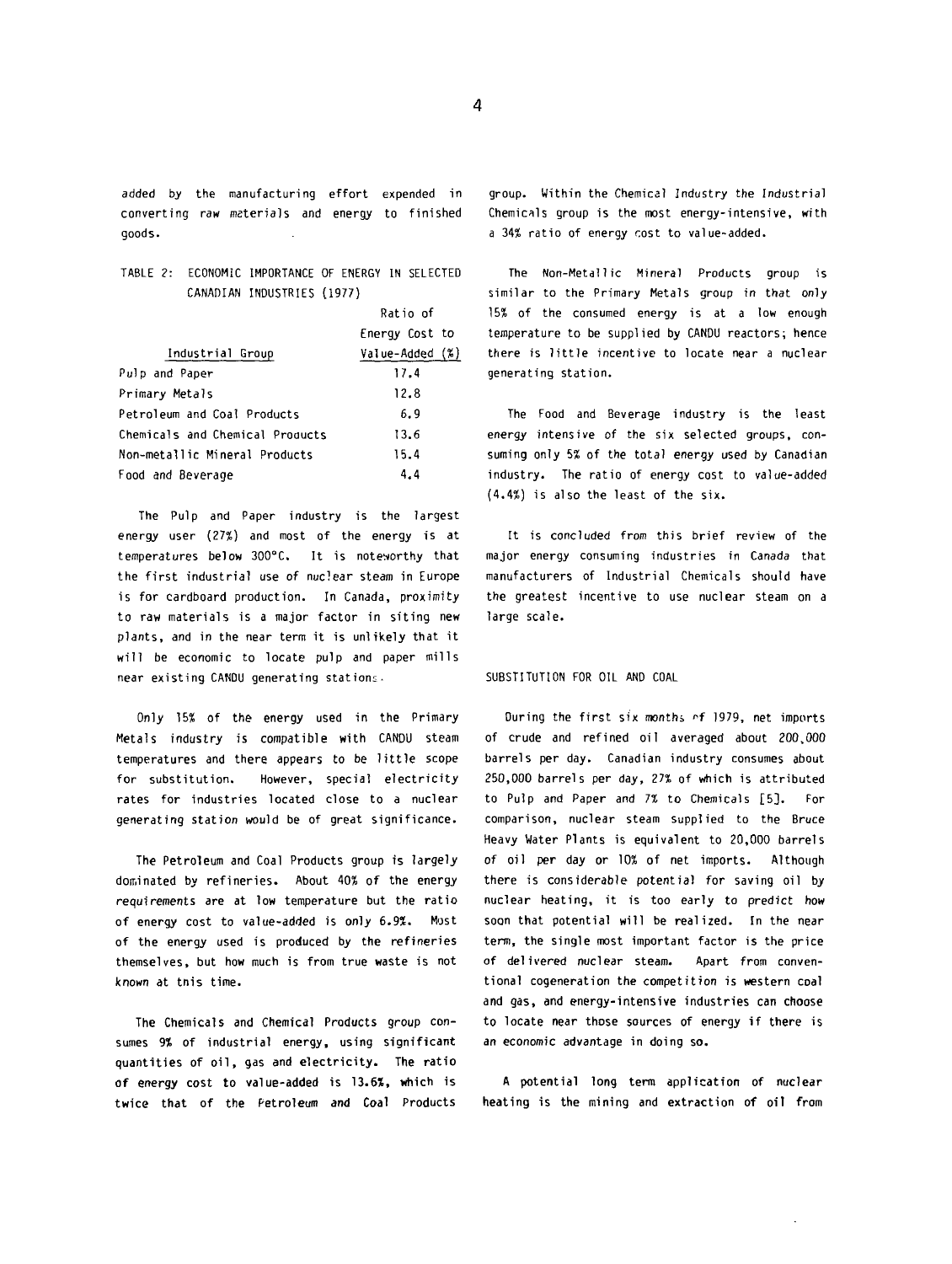the Alberta tar sands [6]. A full scale plant produces 150,000 barrels of synthetic crude per day, and the energy input required is equivalent to about 50,000 barrels per day. This external energy could be derived from Alberta coal or from uranium. If the coal must be transported several hundred kilometres, nuclear energy from uranium can compete with coal; and on a 20 year time scale it may be preferable to reserve Alberta coal for export.

#### ENERGY SELF-SUFFICIENCY

Ontario, Quebec and New Brunswick have taken a significant step towards energy self-reliance by constructing nuclear generating stations instead of oil or coal-burning stations. CANDU nuclear plants built by Ontario Hydro have already saved more than \$1.5 billion in foreign exchange on the purchase of imported coal. By 1990 it is projected that this figure will have grown to \$16 billion [7]. By that time nuclear power from 21 reactors will be supplying more than half of Ontario's electrical energy. Average daily production at the Bruce complex alone currently replaces 20,000 tonnes of coal or 115,000 barrels of oil. The next important step is to use part of the nuclear energy directly in the form of steam for industrial processes, as already demonstrated by the Bruce heavy water plants.

#### CONCLUSIONS

- The direct use of nuclear steam for industrial processes has been thoroughly demonstrated on a large scale.
- Industrial use of CANDU nuclear steam can best be implemented by locating new energy intensive industries near existing reactors; hence the concept of an Industrial Energy Park.
- The most promising industry in the near term is the chemical industry.

The estimated cost of medium pressure steam delivered to the Rruce site boundary is \$3.21/MBtu (1980 dollars), which is 30% cheaper than oil-fired steam based on the Canadian oil price of \$15/barrel.

Ĺ

- Annual escalation in the cost of nuclear steam at the Bruce site is projected to be 4.7%, which is about half the current inflation rate.
- Oil imports can be significantly reduced by using nuclear heat for industrial processes.
- A potential long term application of nuclear heating is the mining and extraction of oil from the Alberta tar sands.

#### CONVERSION FACTORS

British units are used for the heat content and mass flow of steam because these are still the predominant units encountered in industry.

10<sup>6</sup> Btu = 1 MBtu = 1.055 GJ 10<sup>6</sup> Ib/h = 126 kg/s \$1.00/MBtu = S0.948/GJ 1 barrel (oil) =  $0.159 \text{ m}^3$ 

#### **REFERENCES**

- **[1] H.W. V(1GT et al., "Gosgen: The First Standard PWR For Switzerland", Nuclear Engineering International, p. 41, February 1980.**
- **[2] "Bruce Nuclear Power Development", Ontario Hydro Public Relations Fact Sheet, April 1980.**
- **[3] W.A. SEDDON, "Nuclear Process Steam for Industry: Potential for Development of an Industrial Park at the Bruce Nuclear Power Development, Bruce County, Ontario", Atomic Energy of Canada Limited Brochure, May 1980.**
- **[4] "Manufacturing Industries of Canada: National and Provincial Areas", Statistics Canada Catalogue 31-203, p. 4-11, 1977.**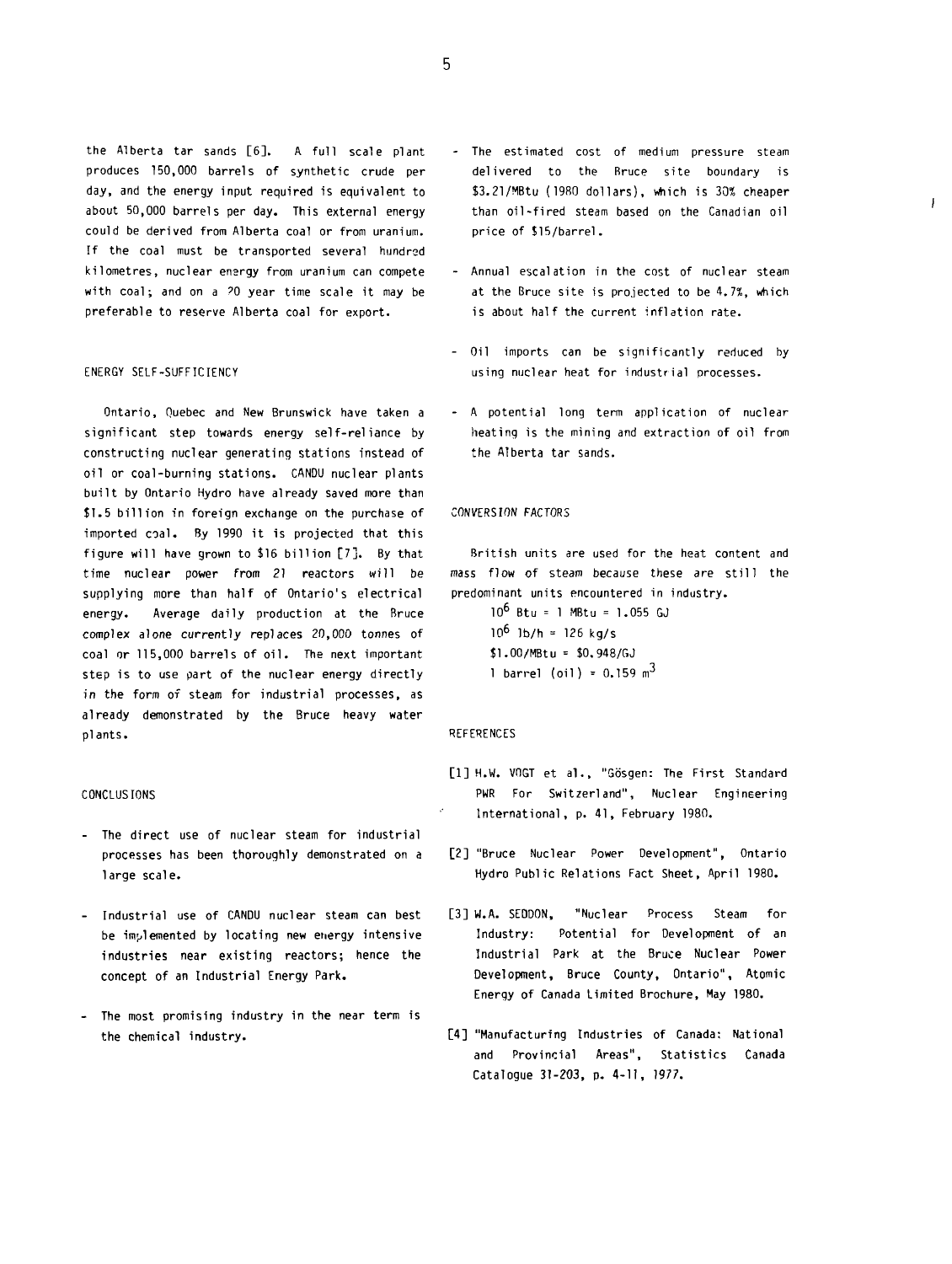- [5] "Quarterly Report on Energy Supply-Demand in Canada", Statistics Canada Catalogue 57-003, Vol.4, No. 2, p. 8-9, 1979.
- [6] V.R. PUTTAGUNTA et a]., "Nuclear Power for the Alberta Tar Sands", Atomic Energy of Canada Limited Report No. AECL-5239, December 1976.
- [7] J. DONNELLY, "Nuclear Electricity The Available Alternative", Notes for a Speech to the Canadian Club, Toronto, Atomic Energy of Canada Limited Public Affairs Report, February 1980.

 $\mathbf{I}$